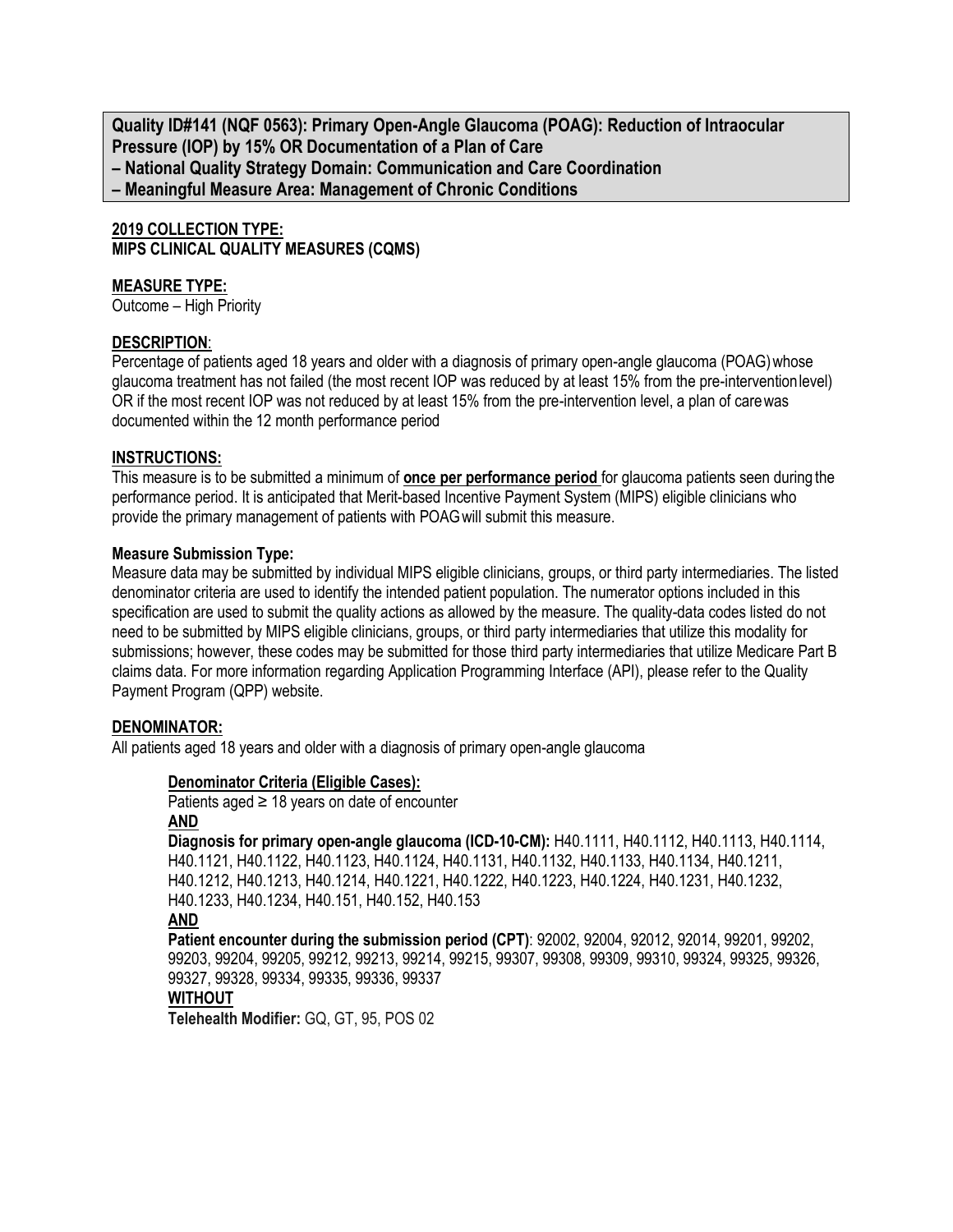# **NUMERATOR**:

Patients whose glaucoma treatment has not failed (the most recent IOP was reduced by at least 15% from the preintervention level) OR if the most recent IOP was not reduced by at least 15% from the pre-intervention level, a plan of care was documented within 12 months

# **Definitions:**

**Plan of Care** – May include: recheck of IOP at specified time, change in therapy, perform additional diagnostic evaluations, monitoring per patient decisions or health system reasons, and/or referral to a specialist.

**Plan to Recheck** – In the event certain factors do not allow for the IOP to be measured (e.g., patient has an eye infection) but the physician has a plan to measure the IOP at the next visit; the plan of care code should be submitted.

**Glaucoma Treatment Not Failed** – The most recent IOP was reduced by at least 15% in the affected eye or if both eyes were affected, the reduction of at least 15% occurred in both eyes.

### **Numerator Instructions:**

Pre-Intervention Level – The patient's IOP in the affected eye prior to the initiation of therapy. For patients who have just begun management of their POAG, i.e. a newly diagnosed patient or a patient recently transferred to the care of the physician, a provider can meet the measure's performance requirements by documenting a plan of care and submitting CPT II **0517F**. Patients whose POAG is well managed are assumed to have met the requirement to reduce their IOP by greater than or equal to 15% and should submit CPT II **3284F**.

| <b>Numerator Quality-Data Coding Options:</b> |                                                                                                                             |
|-----------------------------------------------|-----------------------------------------------------------------------------------------------------------------------------|
| <b>Performance Met:</b>                       | Intraocular pressure (IOP) reduced by a value of greater<br>than or equal to 15% from the pre-intervention level<br>(3284F) |
| <b>OR</b>                                     |                                                                                                                             |
| <b>Performance Met:</b><br><b>AND</b>         | Glaucoma plan of care documented (0517F)                                                                                    |
|                                               | Intraocular pressure (IOP) reduced by a value less than<br>15% from the pre-intervention level (3285F)                      |
| <b>Performance Not Met:</b>                   | Glaucoma plan of care not documented, reason not<br>otherwise specified (0517F with 8P)                                     |
| <b>AND</b>                                    |                                                                                                                             |
|                                               | Intraocular pressure (IOP) reduced by a value less than<br>15% from the pre-intervention level (3285F)                      |
| <b>OR</b>                                     |                                                                                                                             |
| <b>Performance Not Met:</b>                   | IOP measurement not documented, reason not<br>otherwise specified (3284F with 8P)                                           |

# **RATIONALE:**

**OR**

1. Scientific basis for intraocular pressure (IOP) control as outcomes measure (intermediate) Analyses of results of several randomized clinical trials all demonstrate that reduction of IOP of at least 18% (EMGT, CIGTS, AGIS, CNTGS) reduces the rate of worsening of visual fields by at least 40%. The various studies, however, achieved different levels of mean IOP lowering in realizing their benefit in patient outcomes, ranging from 18% in the "normal pressure" subpopulation of EMGT to 42% in the CIGTS study. (Level I studies) As such, an appropriate "failure" indicator is to NOT achieve at least a 15% IOP reduction. The rationales for a failure indicator are that 1) the results of different studies can lead experienced clinicians to believe that different levels of IOP reduction are appropriate; 2) to minimize the impact of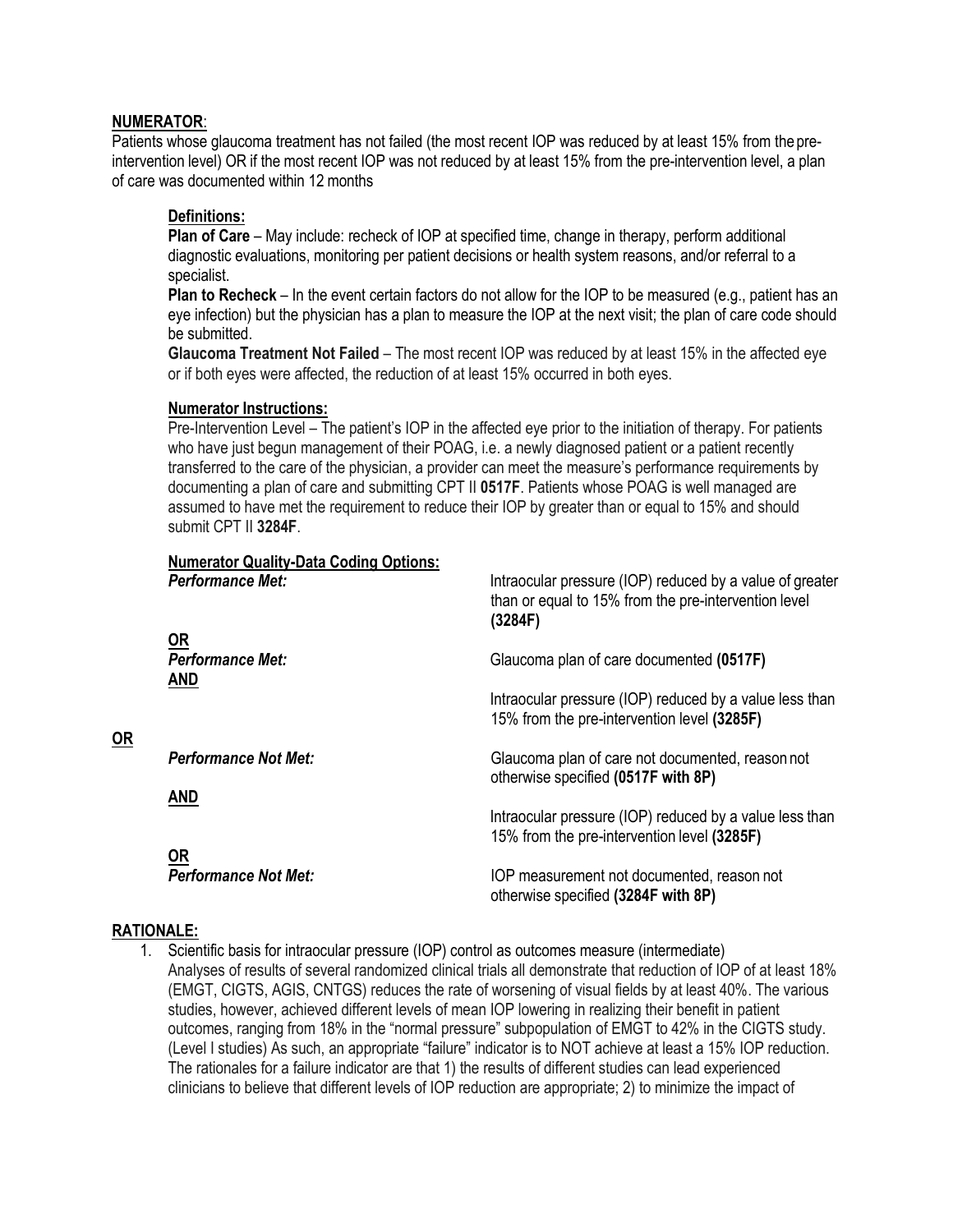adverse selection for those patients whose IOPs are more difficult to control; and 3) because each patient's clinical course may require IOP reduction that may vary from 18 to 40+%.

In addition, "…several population based studies have demonstrated that the prevalence of POAG as well as the incidence of POAG, increases as the level of IOP increases. These studies provide strong evidence that IOP plays an important role in the neuropathy of POAG. Furthermore, studies have demonstrated that reduction in the level of IOP lessens the risk of visual field progression in open-angle glaucoma. In addition, treated eyes that have a greater IOP fluctuation are at increased risk of progression.

Intraocular pressure is the intermediate outcome of therapy used by the FDA for approval of new drugs and devices and, as noted above, has been shown to be directly related to ultimate patient outcomes of vision loss. As such, failure to achieve minimal pressure lowering, absent an appropriate plan of care to address the situation, would constitute performance whose improvement would directly benefit patients with POAG.

2. Evidence for gap in care

Based on studies in the literature reviewing documentation of IOP achieved under care, the gap could be as great as 50% or more in the community of ophthalmologists and optometrists treating patients with primary open-angle glaucoma. Based on loose criteria for control, IOP was controlled in 66% of follow-up visits for patients with mild glaucoma and 52% of visits for patients with moderate to severe glaucoma.

Another study of a single comprehensive insurance plan suggested that a large proportion of individuals felt to require treatment for glaucoma or suspect glaucoma are falling out of care and are being monitored at rates lower than expected from recommendations of published guidelines.

# **CLINICAL RECOMMENDATION STATEMENTS**:

The goal of treatment is to maintain the IOP in a range at which visual field loss is unlikely to significantly reduce a patient's health-related quality of life over his or her lifetime. (II+, moderate quality, discretionary recommendation)

The estimated upper limit of this range is considered the "target pressure." The initial target pressure is an estimate and a means toward the ultimate goal of protecting the patient's vision. The target pressure should be individualized and may need adjustment further down or even up during the course of the disease. (III, insufficient quality, discretionary recommendation)

When initiating therapy, the ophthalmologist assumes that the measured pretreatment pressure range contributed to optic nerve damage and is likely to cause additional damage in the future. Factors to consider when choosing a target pressure include the stage of overall glaucoma damage as determined by the degree of structural optic nerve injury and/or functional visual field loss, baseline IOP at which damage occurred, age of patient, and additional risk factors (e.g., central corneal thickness (CCT), life expectancy, prior rate of progression). Lowering the pretreatment IOP by 25% or more has been shown to slow progression of POAG.

Choosing a lower target IOP can be justified if there is more severe optic nerve damage, if the damage is progressing rapidly, or if other risk factors such as family history, age, or disc hemorrhages are present.

Prum BE Jr, Rosenberg LF, Gedde SJ, et al. Primary Open-Angle Glaucoma Preferred Practice Pattern® Guidelines. Ophthalmology 2016;123:P41-P111.

The intent of this measure is to have this indicator apply to both optometrists and ophthalmologists (and any other physician who provides glaucoma care); the use of "ophthalmologists" only in the preceding verbatim section reflects the wording in the American Academy of Ophthalmology Preferred Practice pattern.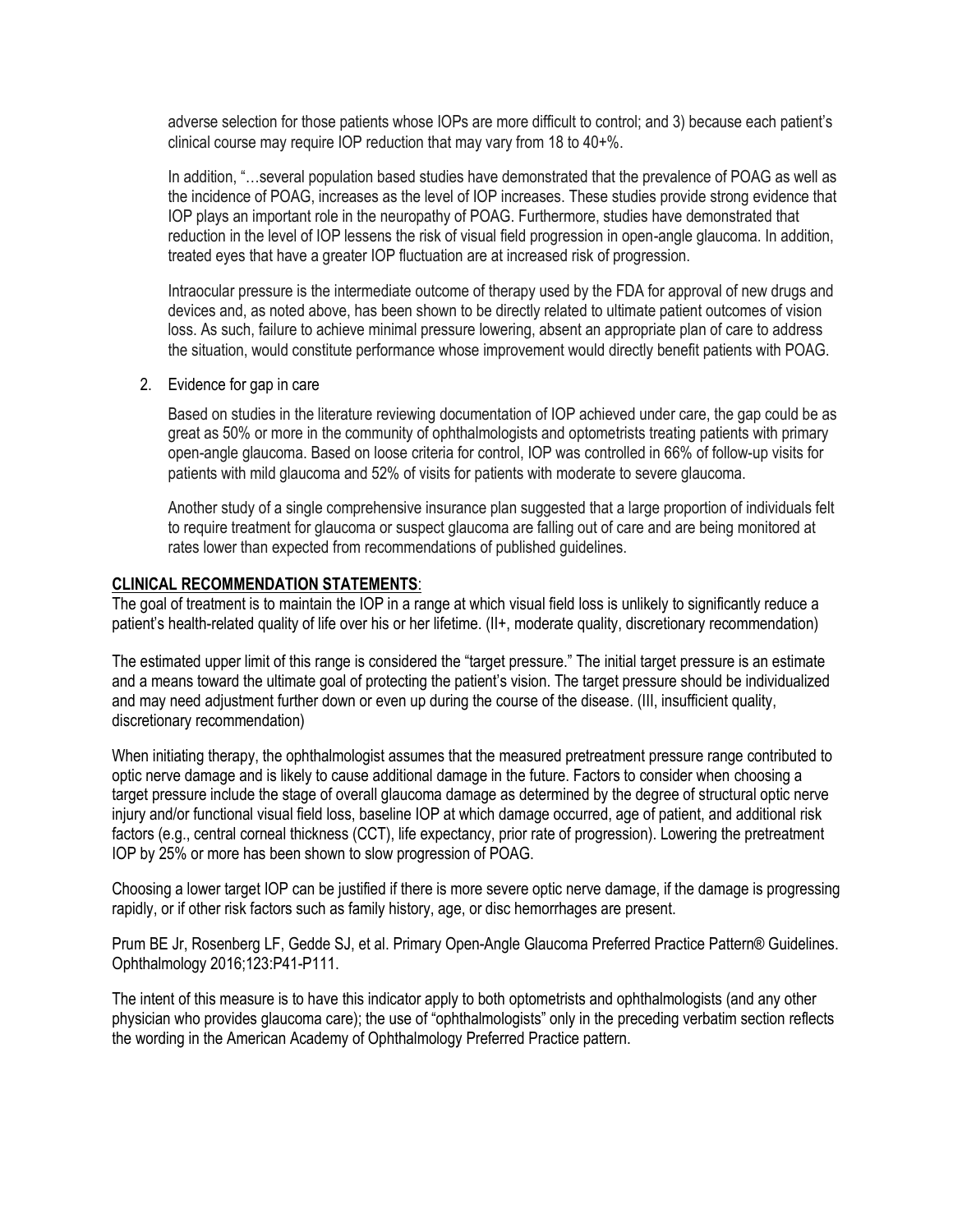# **COPYRIGHT:**

The Measures are not clinical guidelines, do not establish a standard of medical care, and have not been tested for all potential applications.

The Measures, while copyrighted, can be reproduced and distributed, without modification, for noncommercial purposes, eg, use by health care providers in connection with their practices. Commercial use is defined as the sale, license, or distribution of the Measures for commercial gain, or incorporation of the Measures into a product or service that is sold, licensed or distributed for commercial gain.

Commercial uses of the Measures require a license agreement between the user and the American Medical Association (AMA), [on behalf of the Physician Consortium for Performance Improvement® (PCPI®)] or the American Academy of Ophthalmology (AAO). Neither the AMA, AAO, PCPI, nor its members shall be responsible for any use of the Measures.

The AMA's and PCPI's significant past efforts and contributions to the development and updating of the Measures is acknowledged. AAO is solely responsible for the review and enhancement ("Maintenance") of the Measures as of May 15, 2014.

AAO encourages use of the Measures by other health care professionals, where appropriate.

# **THE MEASURES AND SPECIFICATIONS ARE PROVIDED "AS IS" WITHOUT WARRANTY OF ANY KIND.**

© 2017 American Medical Association and American Academy of Ophthalmology. All Rights Reserved. Applicable FARS/DFARS Restrictions Apply to Government Use.

Limited proprietary coding is contained in the Measure specifications for convenience. Users of the proprietary code sets should obtain all necessary licenses from the owners of these code sets. The AMA, AAO, the PCPI and its members disclaim all liability for use or accuracy of any Current Procedural Terminology (CPT®) or other coding contained in the specifications.

CPT® contained in the Measures specifications is copyright 2004-2018 American Medical Association. All Rights Reserved.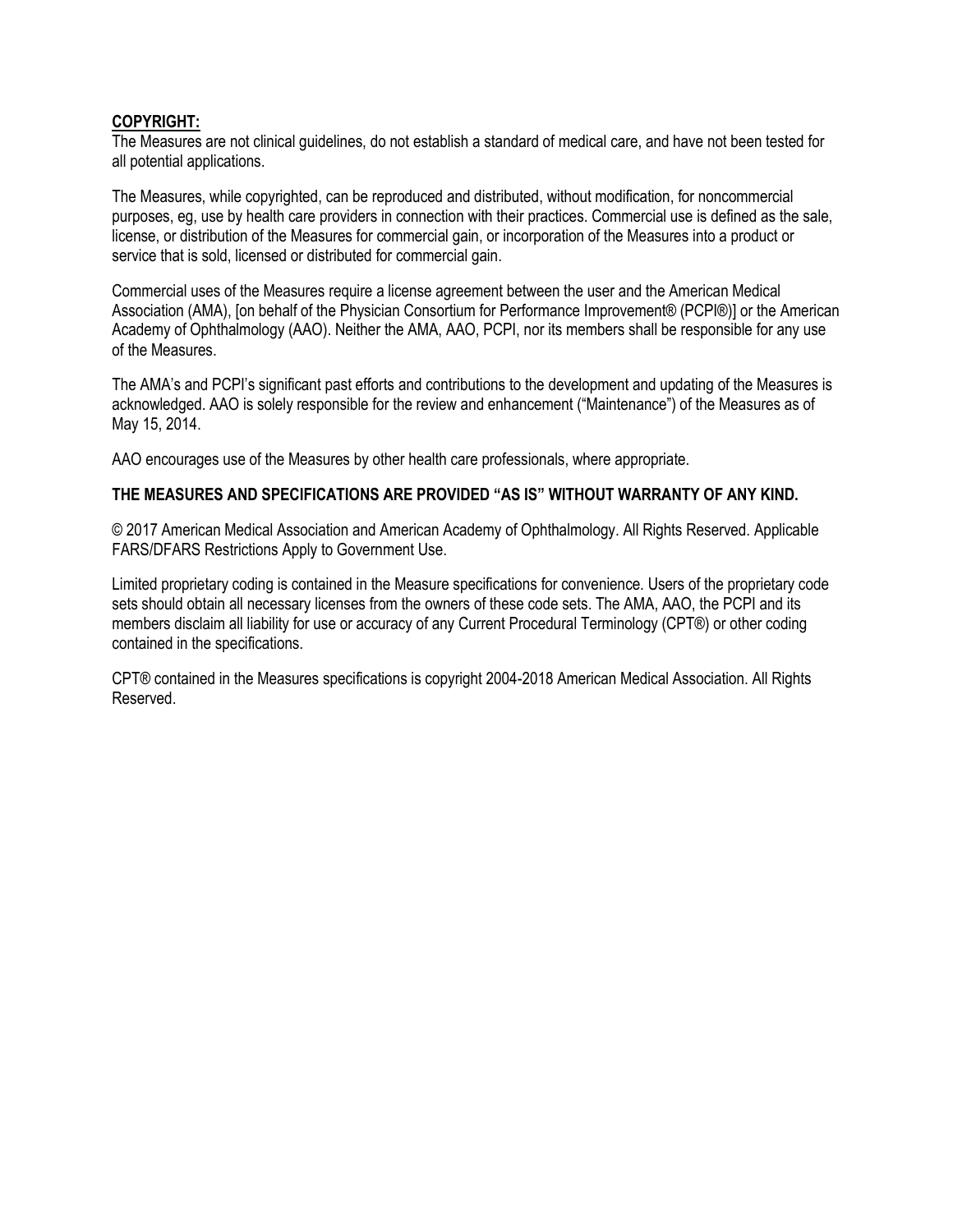

### 2019 Clinical Quality Measure Flow for Quality ID #141 NQF #0563: Primary Open-Angle Glaucoma (POAG): Reduction of Intraocular Pressure (IOP) by 15% OR Documentation of a Plan of Care

\*See the posted Measure Specification for specific coding and instructions to submit this measure.

NOTE: Submission Frequency: Patient-process

CPT only copyright 2018 American Medical Association. All rights reserved.<br>The measure diagrams were developed by CMS as a supplemental resource to be used<br>in conjunction with the measure specifications. They should not be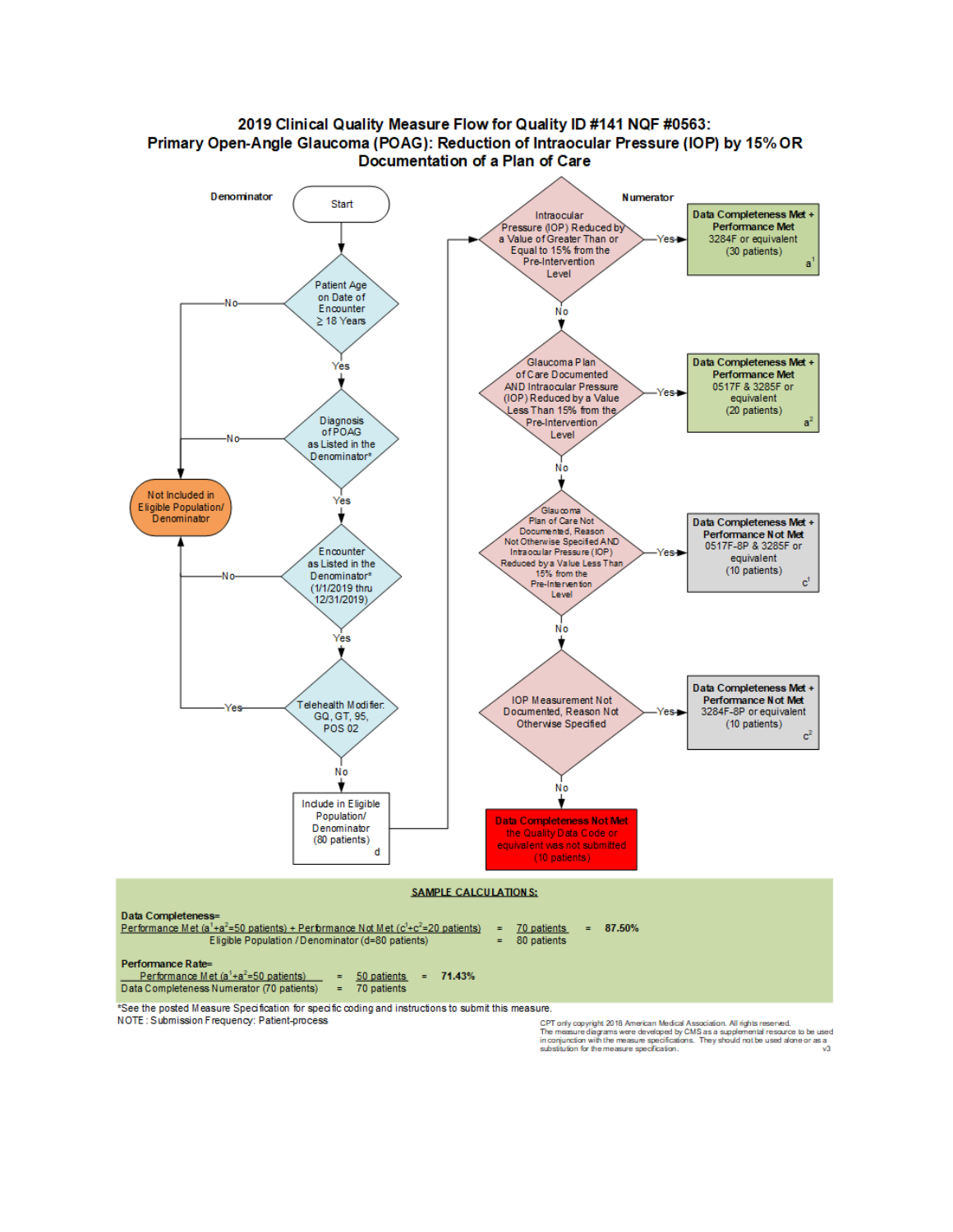# **2019 Clinical Quality Measure Flow Narrative for Quality ID #141 NQF #0563: Primary Open-Angle Glaucoma (POAG): Reduction of Intraocular Pressure (IOP) by 15% OR Documentation of a Plan of Care**

Please refer to the specific section of the specification to identify the denominator and numerator information for use in submitting this Individual Specification.

- 1. Start with Denominator
- 2. Check Patient Age:
	- a. If Patient Age on Date of Encounter is greater than or equal to 18 Years equals No, do not include in Eligible Population. Stop Processing.
	- b. If Patient Age on Date of Encounter is greater than or equal to 18 Years equals Yes, proceed to check Patient Diagnosis.
- 3. Check Patient Diagnosis:
	- a. If Diagnosis of POAG as Listed in the Denominator equals No, do not include in Eligible Population. Stop Processing.
	- b. If Diagnosis of POAG as Listed in the Denominator equals Yes, proceed to check Encounter Performed.
- 4. Check Encounter Performed:
	- a. If Encounter as Listed in the Denominator equals No, do not include in Eligible Population. Stop Processing.
	- b. If Encounter as Listed in the Denominator equals Yes, proceed to check Telehealth Modifier
- 5. Check Telehealth Modifier
	- a. If Telehealth Modifier equals Yes, do not include in Eligible Population. Stop Processing.
	- b. If Telehealth Modifier equals No, include in Eligible Population.
- 6. Denominator Population:
	- a. Denominator Population is all Eligible Patients in the Denominator. Denominator is represented as Denominator in the Sample Calculation listed at the end of this document. Letter d equals 80 patientsin the Sample Calculation.
- 7. Start Numerator
- 8. Check Intraocular Pressure (IOP) Reduced by a Value of Greater Than or Equal to 15% from the Pre-Intervention Level:
	- a. If Intraocular Pressure (IOP) Reduced by a Value of Greater Than or Equal to 15% from the Pre-Intervention Level equals Yes, include in Data Completeness Met and Performance Met.
	- b. Data Completeness Met and Performance Met letter is represented in the Data Completeness and Performance Rate in the Sample Calculation listed at the end of this document. Letter a<sup>1</sup> equals 30 patients in the Sample Calculation.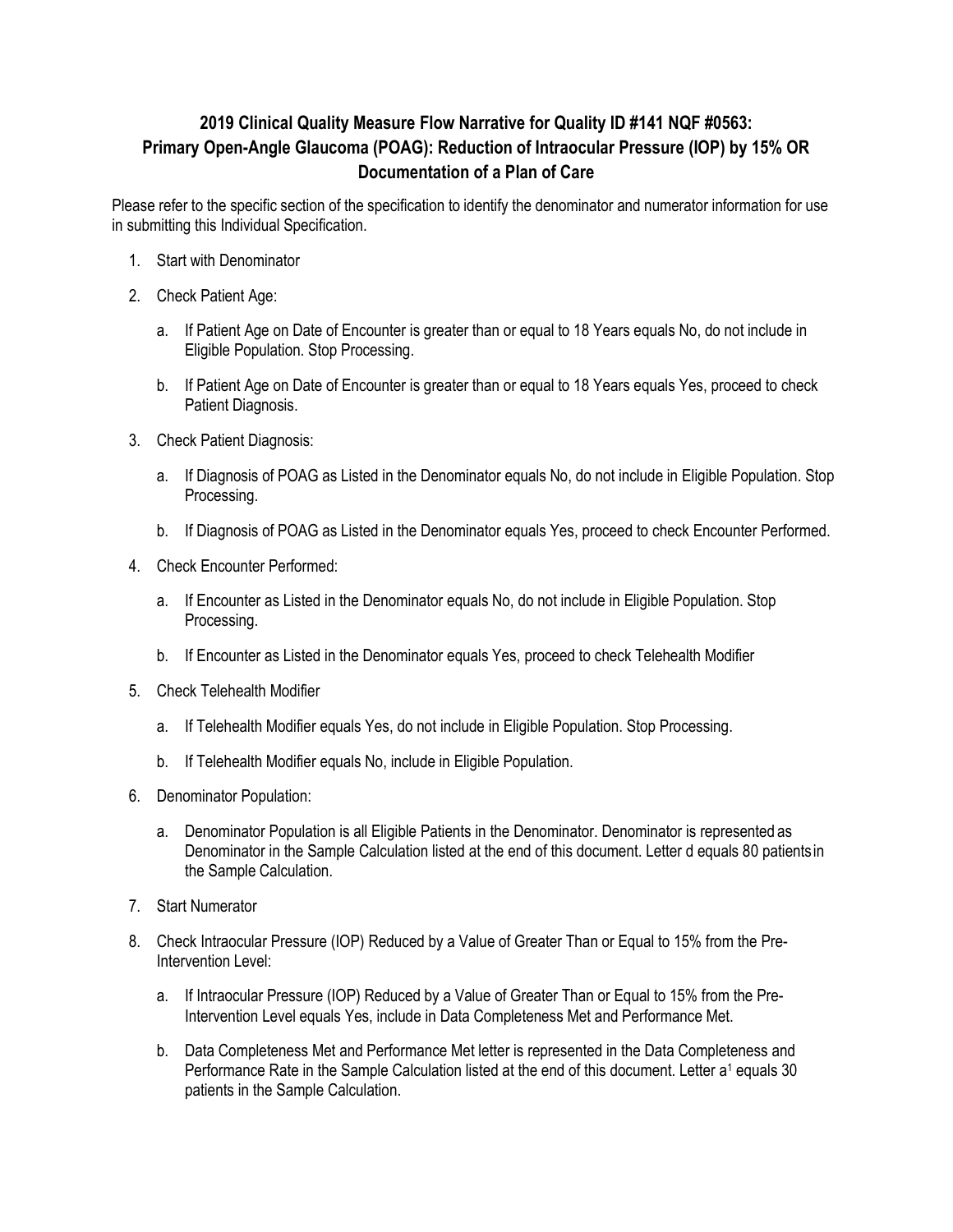- c. If Intraocular Pressure (IOP) Reduced by a Value of Greater Than or Equal to 15% from the Pre-Intervention Level equals No, proceed to check Glaucoma Plan of Care Documented AND Intraocular Pressure (IOP) Reduced by a Value Less Than 15% from the Pre-Intervention Level.
- 9. Check Glaucoma Plan of Care Documented AND Intraocular Pressure (IOP) Reduced by a Value Less Than 15% from the Pre-Intervention Level:
	- a. If Glaucoma Plan of Care Documented AND Intraocular Pressure (IOP) Reduced by a Value Less Than 15% from the Pre-Intervention Level equals Yes, include in Data Completeness Met and Performance Met.
	- b. Data Completeness Met and Performance Met letter is represented in the Data Completeness and Performance Rate in the Sample Calculation listed at the end of this document. Letter a<sup>2</sup> equals 20 patients in the Sample Calculation.
	- c. If Glaucoma Plan of Care Documented AND Intraocular Pressure (IOP) Reduced by a Value Less Than 15% from the Pre-Intervention Level equals No, proceed to check Glaucoma Plan of Care Not Documented, Reason Not Otherwise Specified AND Intraocular Pressure (IOP) Reduced by a Value Less Than 15% from the Pre-Intervention Level.
- 10. Check Glaucoma Plan of Care Not Documented, Reason Not Otherwise Specified AND Intraocular Pressure (IOP) Reduced by a Value Less Than 15% from the Pre-Intervention Level:
	- a. If Glaucoma Plan of Care Not Documented, Reason Not Otherwise Specified AND Intraocular Pressure (IOP) Reduced by a Value Less Than 15% from the Pre-Intervention Level equals Yes, include in Data Completeness Met and Performance Not Met.
	- b. Data Completeness Met and Performance Not Met letter is represented in the Data Completeness in the Sample Calculation listed at the end of this document. Letter  $c<sup>1</sup>$  equals 10 patients in the Sample Calculation.
	- c. If Glaucoma Plan of Care Not Documented, Reason Not Otherwise Specified AND Intraocular Pressure (IOP) Reduced by a Value Less Than 15% from the Pre-Intervention Level equals No, proceed to check IOP Measurement Not Documented, Reason Not Otherwise Specified.
- 11. Check IOP Measurement Not Documented, Reason Not Otherwise Specified:
	- a. If IOP Measurement Not Documented, Reason Not Otherwise Specified equals Yes, include in the Data Completeness Met and Performance Not Met.
	- b. Data Completeness Met and Performance Not Met letter is represented in the Data Completeness in the Sample Calculation listed at the end of this document. Letter  $c^2$  equals 10 patients in the Sample Calculation.
	- c. If IOP Measurement Not Documented, Reason Not Otherwise Specified equals No, proceed to check Data Completeness Not Met.
- 12. Check Data Completeness Not Met:
	- a. If Data Completeness Not Met, the Quality Data Code or equivalent was not submitted. 10 patients have been subtracted from the Data Completeness Numerator in the Sample Calculation.